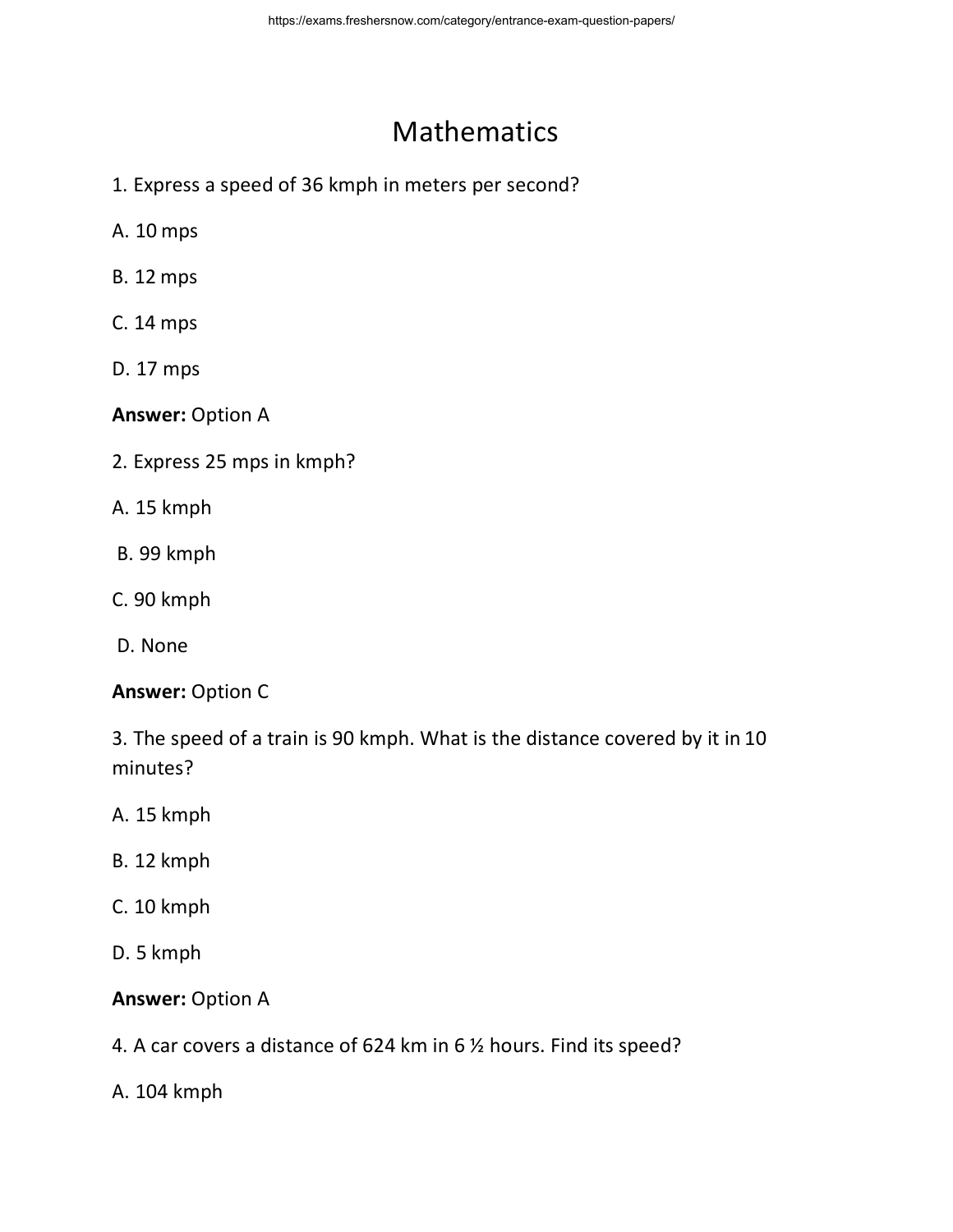- B. 140 kmph
- C. 104 mph
- D. 10.4 kmph

**Answer:** Option A

5. A and B complete a work in 6 days. A alone can do it in 10 days. If bothtogether can do the work in how many days?

- A. 3.75 days
- B. 4 days
- C. 5 days
- D. 6 days

### **Answer:** Option A

6. A can do a piece of work in 4 days. B can do it in 5 days. With the assistanceof C they completed the work in 2 days. Find in how many days can C alone do it?

- A. 10 days
- B. 20 days
- C. 5 days
- D. 4 days

### **Answer:** Option B

7. A, B and C can do a piece of work in 24, 30 and 40 days respectively. They start the work together but C leaves 4 days before the completion of the work. In how many days is the work done?

A. 15 days

B. 14 days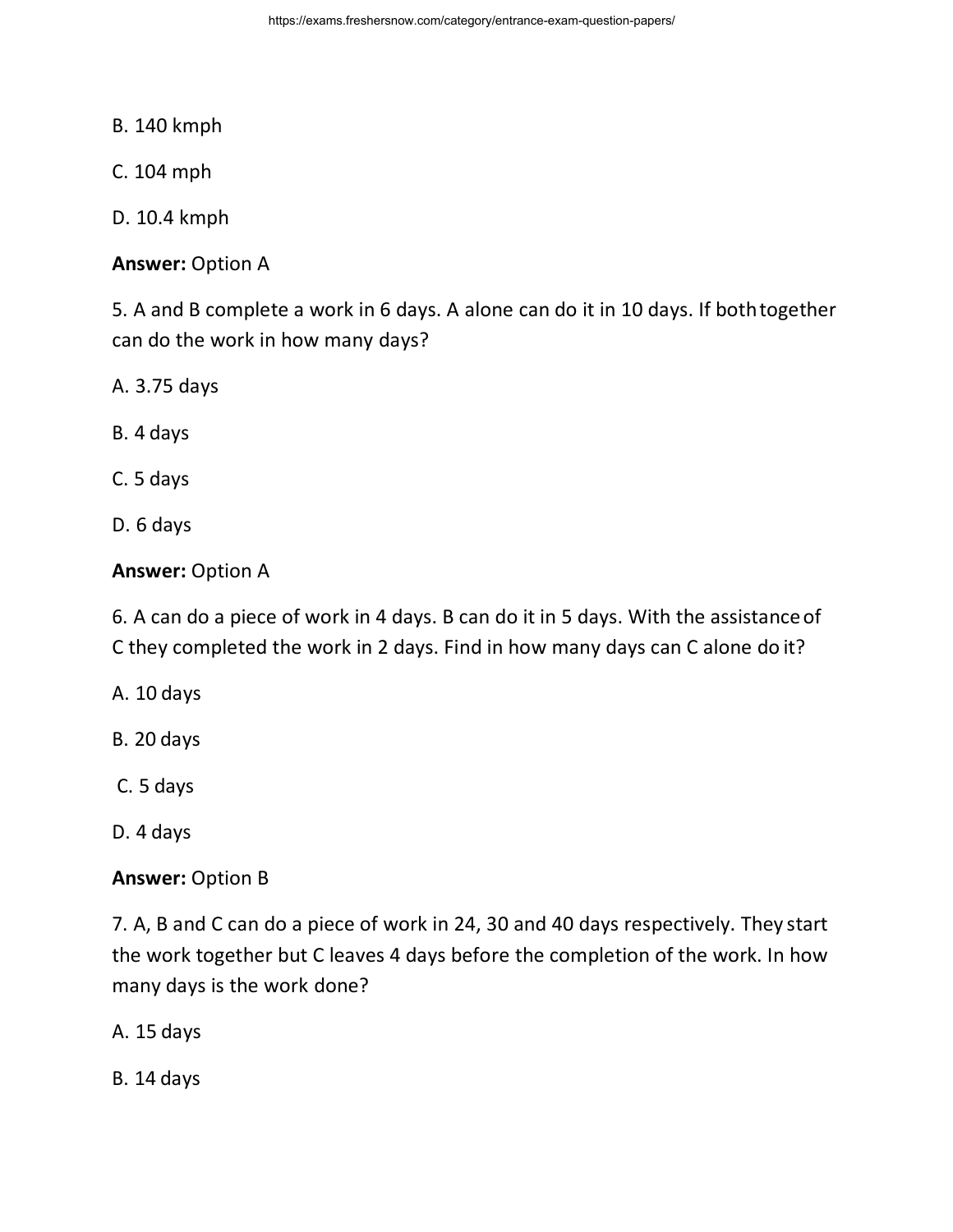C. 13 days

D. 11 days

**Answer:** Option D

8. 5 men and 12 boys finish a piece of work in 4 days, 7 men and 6 boys do it in 5 days. The ratio between the efficiencies of a man and boy is?

A. 1:2

B. 2:1

C. 2:3

D. 6:5

### **Answer:** Option D

9. A and B can finish a work in 16 days while A alone can do the same work in24 days. In how many days B alone will complete the work?

A. 56

B. 48

C. 36

D. 58

### **Answer:** Option B

10. Some persons can do a piece of work in 12 days. Two times the numberof these people will do half of that work in?

- A. 3 days
- B. 4 days
- C. 6 days
- D. 12 days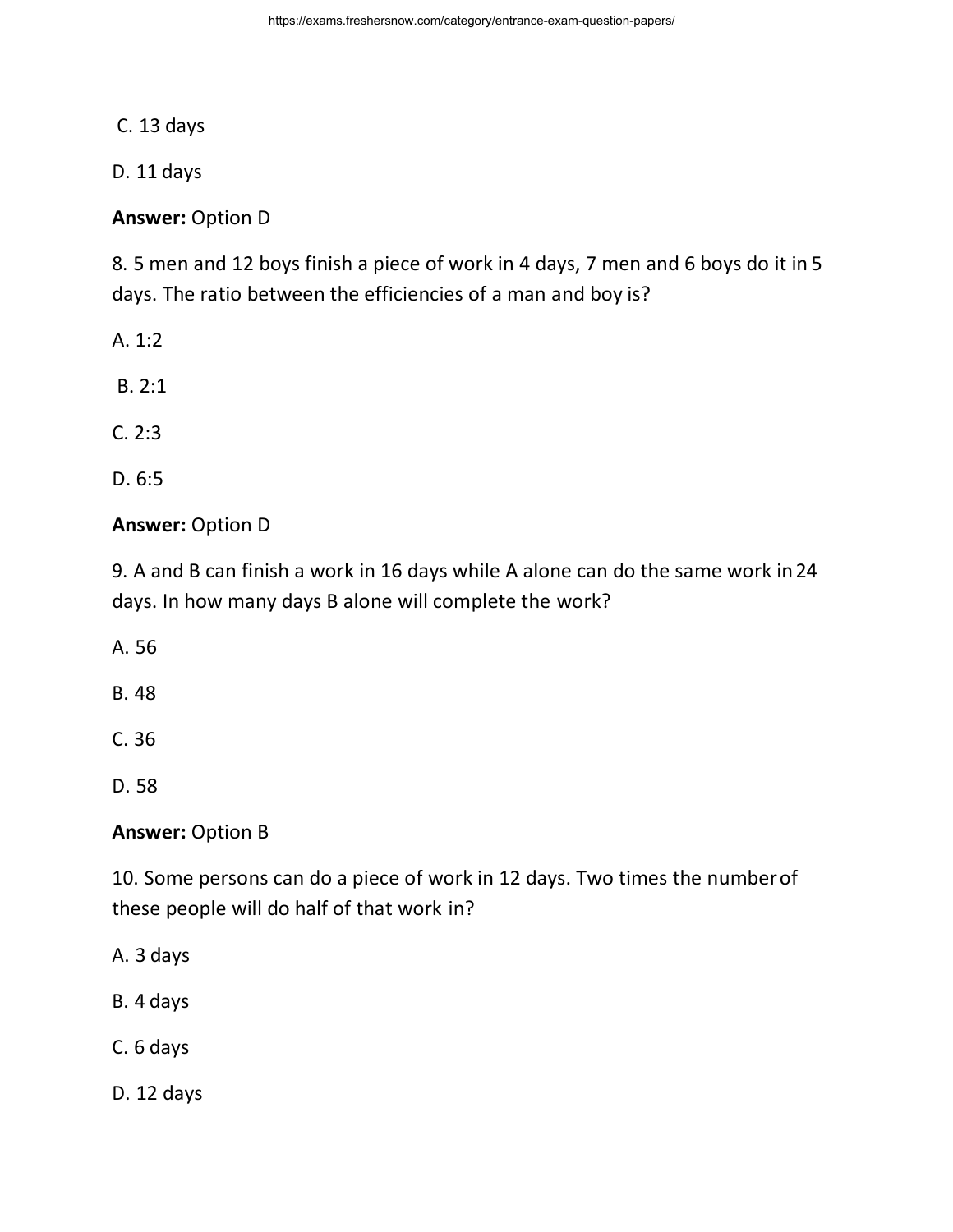## **Answer:** Option A

11. What number has a 5:1 ratio to the number 10?

A. 42

B. 50

- C. 55
- D. 62

## **Answer:** Option B

12. Two same glasses are respectively 1/4th 1/5th full of milk. They are thenfilled with water and the contents mixed in a tumbler. The ratio of milk and water in the tumbler is?

- A. 3:8
- B. 9:31
- C. 8:21
- D. 10:27

#### **Answer:** Option B

13. A and B entered into a partnership investing Rs.25000 and Rs.30000 respectively. After 4 months C also joined the business with an investment of Rs.35000. What is the share of C in an annual profit of Rs.47000?

- A. Rs.18000
- B. Rs.15000
- C. Rs.17000
- D. Rs.14000

#### **Answer:** Option D